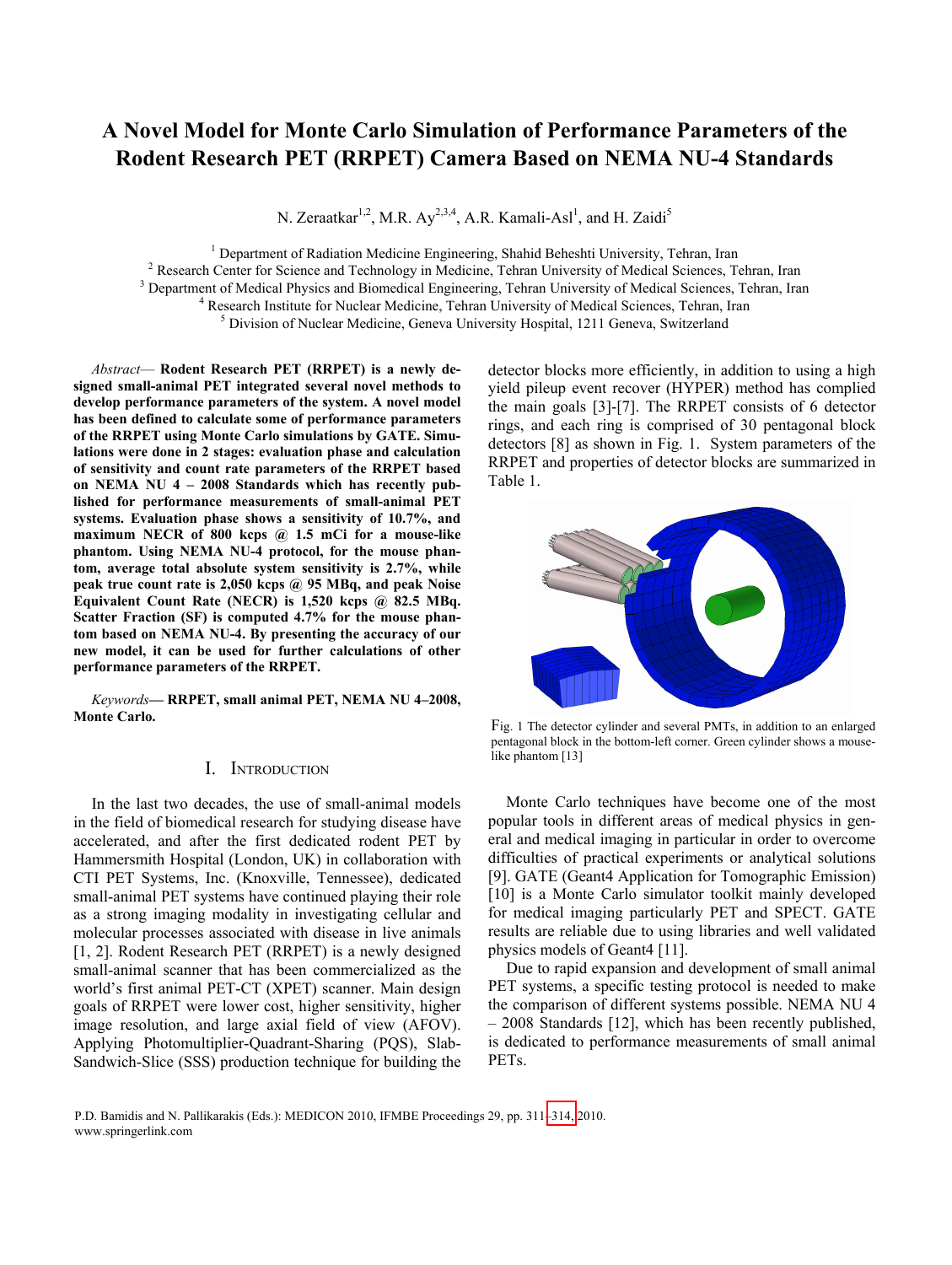While other studies on the RRPET, have been performed using a simplified model and not in a special protocol [13, 14], we used a novel accurate model to calculated sensitivity and count rate performance of the RRPET based on NEMA NU-4.

Table 1 System parameters of the RRPET and its detector blocks properties [8, 13]

| System parameters of the RRPET    |                         |  |
|-----------------------------------|-------------------------|--|
| Transverse field of view          | $100 \text{ mm}$        |  |
| Detector ring diameter            | $165 \text{ mm}$        |  |
| Axial field of view               | 116 mm                  |  |
| Septa                             | No septa between rings  |  |
| Data collection                   | 3D                      |  |
| Image planes                      | 95                      |  |
| Properties of the detector blocks |                         |  |
| Scintillator                      | <b>BGO</b>              |  |
| Crystal width (transaxial)        | 1.36 mm (edge), 2.32 mm |  |
| No. of crystals                   | $8 \times 8 = 64$       |  |
| Averaged crystal depth            | 9.4 mm                  |  |

# II. METHOD

### *A. Definition and Evaluation of RRPET in GATE*

Because of the complicated geometry of the RRPET, in particular its pentagonal blocks, it is not assumed as a standard geometry in GATE. So Monte Carlo Simulations performed up to now have been done using simplified models in GATE [13, 14]. In such model, cubic block detectors have been used instead of pentagonal blocks. Furthermore, in previous studies for simulating time-dependent parameters, a 10-sided polygon model has been employed as a replacement of the real 30-sided polygon model. Whereas we used a more accurate model for detector blocks, and also a 30-sided polygon model for all simulations including the simulations of time-dependent parameters. Fig. 2 depicts the 30-sided polygon model we defined. Employing these models in GATE should lead to more precise and reliable results. However, for evaluating our new model, first we repeated some experiments of [13], whose authors had the real RRPET system, in their methods but with our own model.

In our simulations, the energy resolution for BGO detector block, the energy window, the time window, and finally the dead-time of each sector are set as 25%, 340 to 750 keV, 16 ns, and 60 ns, respectively [13].



Fig. 2 The 30-sided polygon model used in our simulations

#### *B. Sensitivity*

We calculated the sensitivity in two ways: firstly at the center of field of view (FOV) with an ideal 0.04 mCi point source as done in [13], and secondly according to NEMA NU-4. For second approach, following the protocols of NEMA NU-4, a spherical Na-22 source (0.3 mm in diameter) embedded in an acrylic cube (10mm in all sides) was employed. The activity should be low enough to guarantee that the count losses are less than 1% and the random event rate is less than 5% of the true event rate. 200 kBq activity  $(A<sub>cal</sub>)$  was chosen to satisfy these conditions. For the first step, the source was placed at the center of the scanner, both axially and transaxially for acquiring 10,000 true counts. Its corresponding time determines the acquisition time  $(T_{acq})$  for next steps. Then the source was stepped axially to the both sides of the scanner identically to the thickness of the slices. In each step, data collected for the same acquisition time as the first step. After each acquisition, Single Slice Rebinnig (SSRB) algorithm [15] was applied on data and the corresponding slice was represented by a 2D sinogram. In every sinogram, the pixel with the largest value in each row (angle) was located, and all pixels greater than 1cm from this pixel was set to zero. No correction for scatter or random counts, and decay was applied. Finally, all pixels were summed to calculate the total counts in that slice. By dividing this value by  $T_{acq}$ , the counting rate  $(R_i)$ for that slice in counts per second was determined.

## *C. Count Rate Performance*

We calculated coincidence count rates in two methods. First, according to [13], we used uniform distributions of different amounts of activity in a mouse-like phantom. The mouse-like phantom employed in this stage is a  $\varphi$  30 mm x 70 mm cylinder. After that, we computed count rate parameters based on NEMA NU-4. The mouse phantom of NEMA NU-4 is a  $\varphi$  25 mm x 70 mm. A cylindrical hole (3.2 mm diameter) is drilled parallel to the central axis at the radial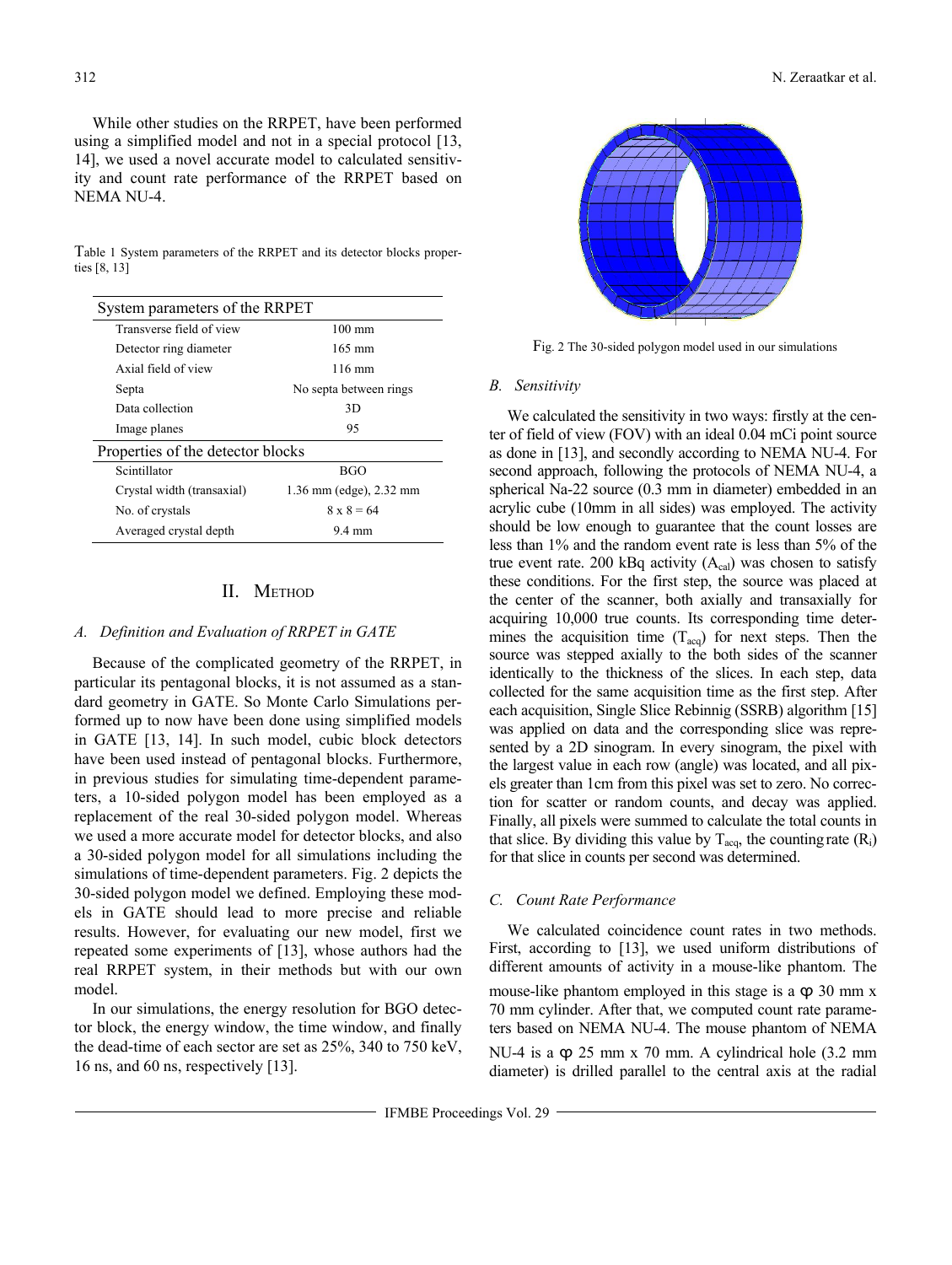distance of 10 mm whose central 60 mm is used for inserting activity uniformly distributed in water. F-18 is used as radionuclide in simulations with different initial activity for every acquisition. After applying SSRB and generating sinograms, in each sinogram, all pixels out of the 16 mm band wider than the phantom are set to zero. Then, each row is shifted so that the maximum pixel is aligned with the central pixel of the sinogram. A sum projection is produced such that a pixel in the sum projection is the sum of the pixels in each angular projection having the same radial offset as the pixel in the sum projection. Finally, by considering a 14 mm-band from the central pixel and interpolating, all counts above the connecting line of 2 borders of the band are assumed to be true counts, and the remaining counts below the line are considered to be the sum of random and scatter counts.

## III. RESULTS

#### *A. Sensitivity*

Using a 0.04 mCi ideal point source at the centre, we computed the sensitivity equal to 10.7% which shows a very small difference with the practical value 10.2% reported in [13].

Then, according to NEMA NU-4, the sensitivity (in counts per second per Bq), and the absolute sensitivity (by taking the branching ratio of Na-22 into account) were calculated respectively as follow:

$$
S_i = \left(\frac{R_i - R_{B,i}}{A_{cal}}\right), S_{A,i} = \frac{S_i}{0.906} \times 100
$$

Sensitivity profile over axial position is sketched in Fig. 3. Other sensitivity parameters are reported in Table 2.



Table 2 Average system parameters of the RRPET according to NEMA NU-4

| Parameter                                      | Value   |
|------------------------------------------------|---------|
| Average system sensitivity for mouse (cps/kBq) | 33      |
| Average system sensitivity for rat (cps/kBq)   | 25      |
| Average absolute system sensitivity for mouse  | $3.7\%$ |
| Average absolute system sensitivity for rat    | 2.7%    |
| Average total system sensitivity (cps/kBq)     | 25      |
| Average total absolute system sensitivity      | $2.7\%$ |

#### *B. Count Rate Performance*

Total coincidence rate, true coincidence rate, random coincidence rate, and scatter coincidence rate using the  $\varphi$  30 mm x 70 mm mouse-like phantom are shown in Fig. 4. Our results show a negligible difference with count rate curves of [13]. Noise Equivalent Count Rate (NECR) was calculated for every acquisition by the equation below:

$$
NECR = \frac{(\text{True Count Rate})^2}{\text{Total Count Rate}}
$$

NECR curve for the same mouse-like phantom is illustrated in Fig. 5 which shows that peak value of NECR is 800 kcps with a 1.5 mCi activity.

In order to obtain count rate parameters according to NEMA NU-4, we simulated 33 acquisitions from initial activity of 500 MBq down to 10 kBq. Each acquisition lasted so that adequate counts were acquired. Our results showed that peak true count rate is 2,050 kcps (achieved at 95 MBq equivalent to 2.765 MBq/mL), peak NECR is 1,520 kcps (achieved at average activity 82.5 MBq equivalent to 2.401 MBq/mL), and finally, the Scatter Fraction (SF) is 4.7% for mouse phantom. System true event rate, random+scatter event rate, total event rate, and NECR are illustrated in Fig. 6 for different values of average effective activity concentrations.



Fig. 3 Sensitivity profile over slices Fig. 4 Count rate curves of the mouse-like uniform phantom